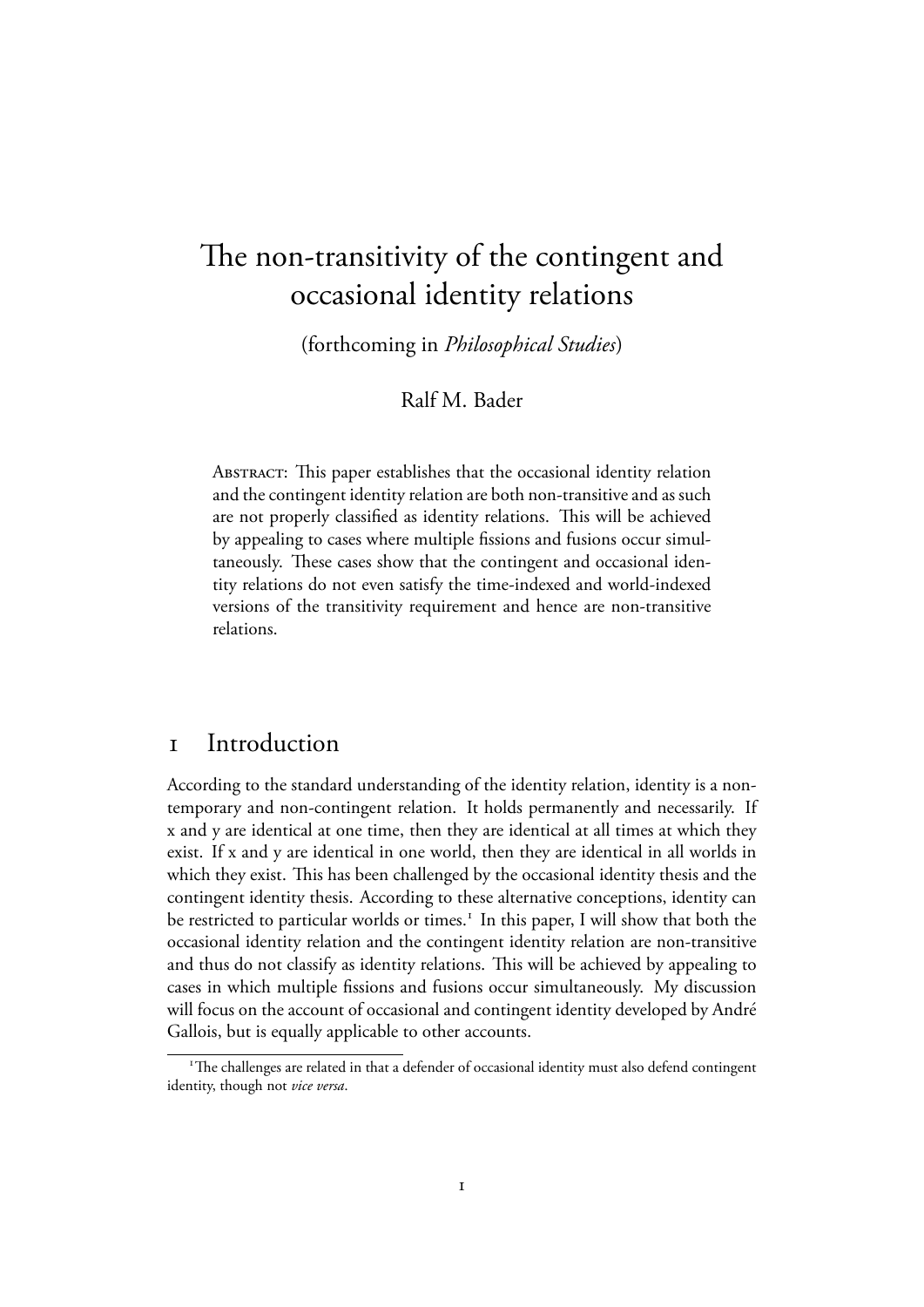#### 2 Occasional identity

According to the Occasional Identity Thesis (OIT), two things can be identical at one time but distinct at another time.

(OIT) *✸*(*∃*x)(*∃*y)(*∃*t)(*∃*t')[at t: x=y & at t': *¬*(x=y)]

Gallois appeals to the occasional identity thesis in order to solve puzzle cases that involve objects that seem to be identical at one time but distinct at another time. In particular, OIT is relevant to cases of branching identity, such as the familiar cases involving amoebic division and brain transplantation. When fissions and fussions occur it seems that one object splits into two objects or that two objects fuse to become one object. According to Gallois, these puzzle cases are best described as cases of occasional identities.

While OIT does provide a nice account of various metaphysical puzzle cases, it faces a serious problem insofar as claiming that there really was only one object at t and that this object is somehow identical to two objects at t' is problematic since the transitivity of the identity relation seems to imply that there cannot be two objects at t' but only one.

Gallois attempts to get around this problem by restricting the transitivity requirement to objects existing at the same time and in the same world. This strategy, however, is not sufficient since we can establish the intra-temporal failure of transitivity when appealing to cases in which multiple fissions and fusions occur simultaneously.

**Case :** At t, B splits into A and C. According to OIT, we get an occasional identity whenever we have an ordinary case of fission. In the present case the occasional identity is at t: A=C.

For instance, consider a situation in which preservation of one brain half is sufficient for trans-temporal identity, i.e. if one brain half of B is transplanted into the de-cerebrated body A, whilst the other brain half of B is transplanted into the de-cerebrated body C, then it will be the case that B will stand in a trans-temporal identity relation to both A and C.

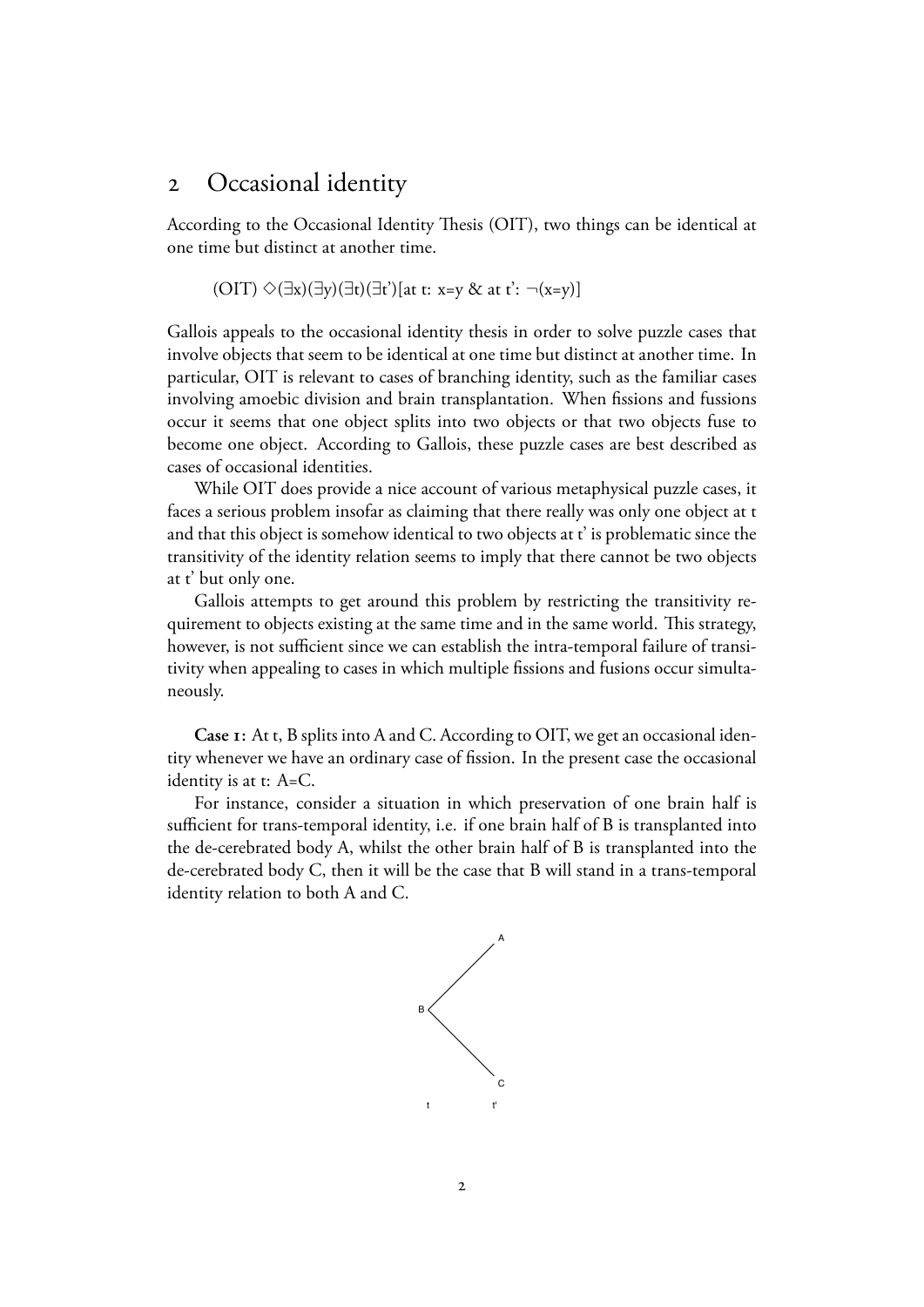Fission cases are problematic since the transitivity of the identity relation seems to imply that if  $A=B$  and  $B=C$ , then it follows that  $A=C$ , but at t' this is not the case since they are distinct. Gallois avoids this problem based on the transitivity of identity by employing a temporally qualified formulation of transitivity (cf. Gallois: 1998, p. 70).

Trans<sub>t</sub>:  $(x)(y)(z)(t)$ [(at t: x=y & at t: y=z)  $\rightarrow$  at t: x=z]

Since at t:  $A=B$  and since at t:  $B=C$  we only need at t:  $A=C$  and this is indeed the case. The fact that at t':  $\neg$ (A=C) is irrelevant and does not undermine transitivity, given that the transitivity of identity only holds at a particular time and not through time.

**Case 2:** We can establish the non-transitivity of the occasional identity relation by appealing to cases in which fissions and fusions occur simultaneously, such as tele-transporter accidents.<sup>2</sup> These cases are such that at one instant we have B and D and at the next instant we have A, C and E. In such a case the following temporary identities hold: A and C are identical at t. Similarly, C and E are identical at t. Thus, C is both identical to A at t and identical to E at t, but A and E are not identical at t, thereby undermining the transitivity of identity.

A and E are only identical at t to things that are identical to each other at t', but in order for transitivity to hold it must be the case that A and E themselves are identical at t. It is only true that at t: at  $t$ : A=E, but this is not equivalent to at t: A=E since the temporal qualifiers are not redundant.

For example, consider again a situation in which preservation of one brain half is sufficient for trans-temporal identity and in which tele-transportation preserves identity. Both B and D enter into a tele-transporter that transports brain halves. The tele-transporter is then activated but malfunctions. Rather than tele-transporting both brain halves of B into one body and both of D into another body, one brain half of B ends up in body A, one brain half of D ends up in body E and one brain half of each of B and D ends up in body C. In such a situation both B and D simultaneously undergo fission and fusion.

Thus we can see that the occasional identity thesis faces a problem insofar as when fissions and fusions occur simultaneously, we get two temporary identities without having transitivity of identity. We get a situation where at t: A=C and at t: C=E, but at t:  $\neg(A=E)$ .

<sup>&</sup>lt;sup>2</sup>The reason why the fissions and fusions have to be simultaneous is explained in Appendix A.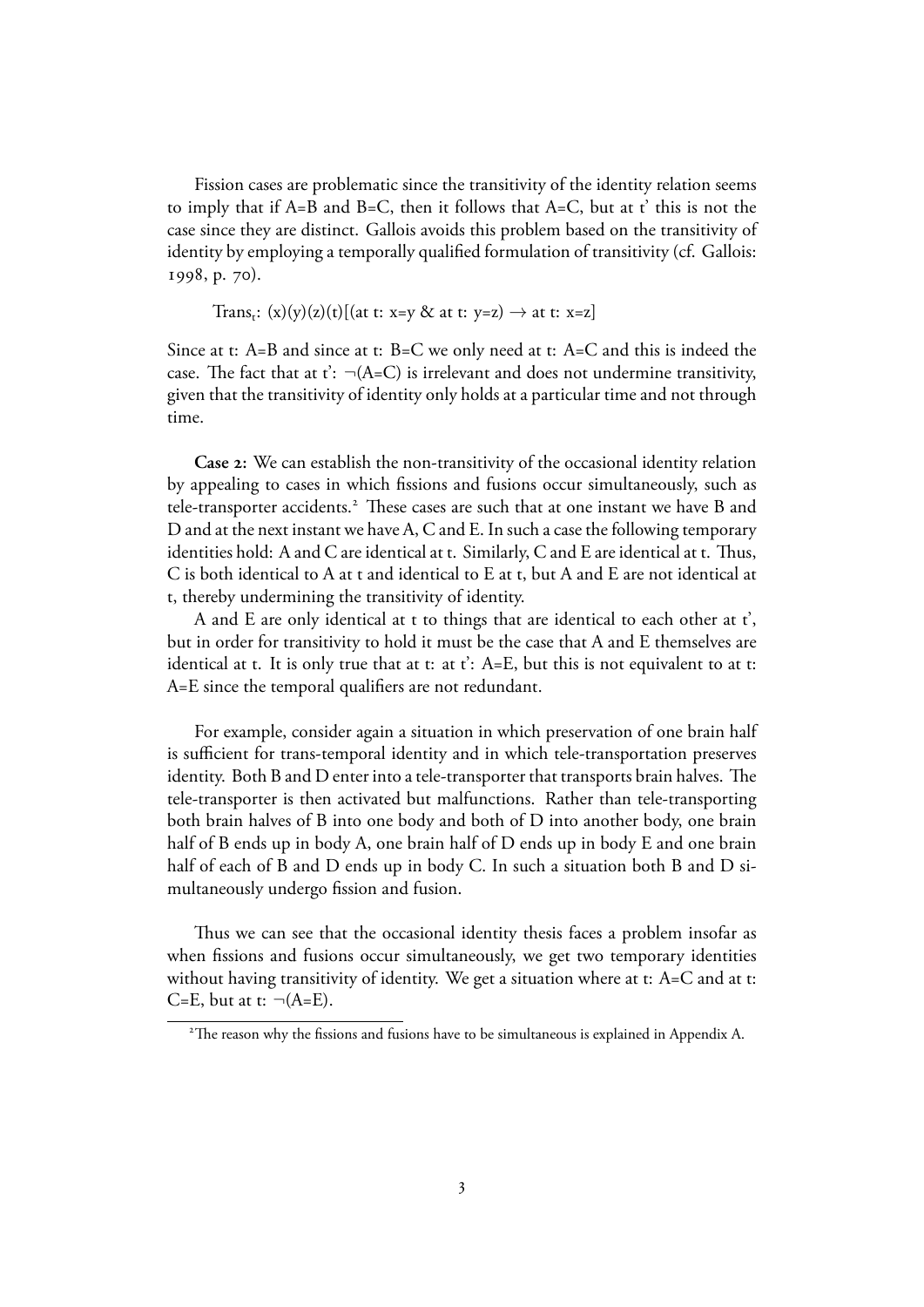This can be represented diagrammatically:



Applying the time-indexed version of the transitivity relation to the case at hand, we get:

(at t: A=C & at t: C=E)  $\rightarrow$  at t: A=E

Since it is not the case that  $A=E$  at t, we can see that transitivity does not hold. Hence, the occasional identity relation does not even satisfy the temporally qualified transitivity relation. Since Gallois accepts that "[i]f it is anything, the relation of identity is a transitive relation" (Gallois: 1998, p. 75), it follows that the occasional identity relation is not an identity relation.

We might then think that occasional identity is something other than identity, however Gallois is very clear that it would be a mistake "to think that the occasional identity theorist has in mind a relation other than identity which she is misleadingly calling identity. ... The occasional identity view is a view about the two-place relation of identity that we all know and are perplexed by" (Gallois: 1998, p. 71).

In cases of simultaneous fissions and fusions, it turns out that at t: A=C and at t:  $C=E$ , but at t:  $\neg(A=E)$ , which implies that the occasional identity relation is non-transitive. Accordingly, we have a refutation of OIT since we have uncovered an inconsistent triad:

- (i) the occasional identity relation is the identity relation
- (ii) the identity relation is transitive
- (iii) the occasional identity relation is non-transitive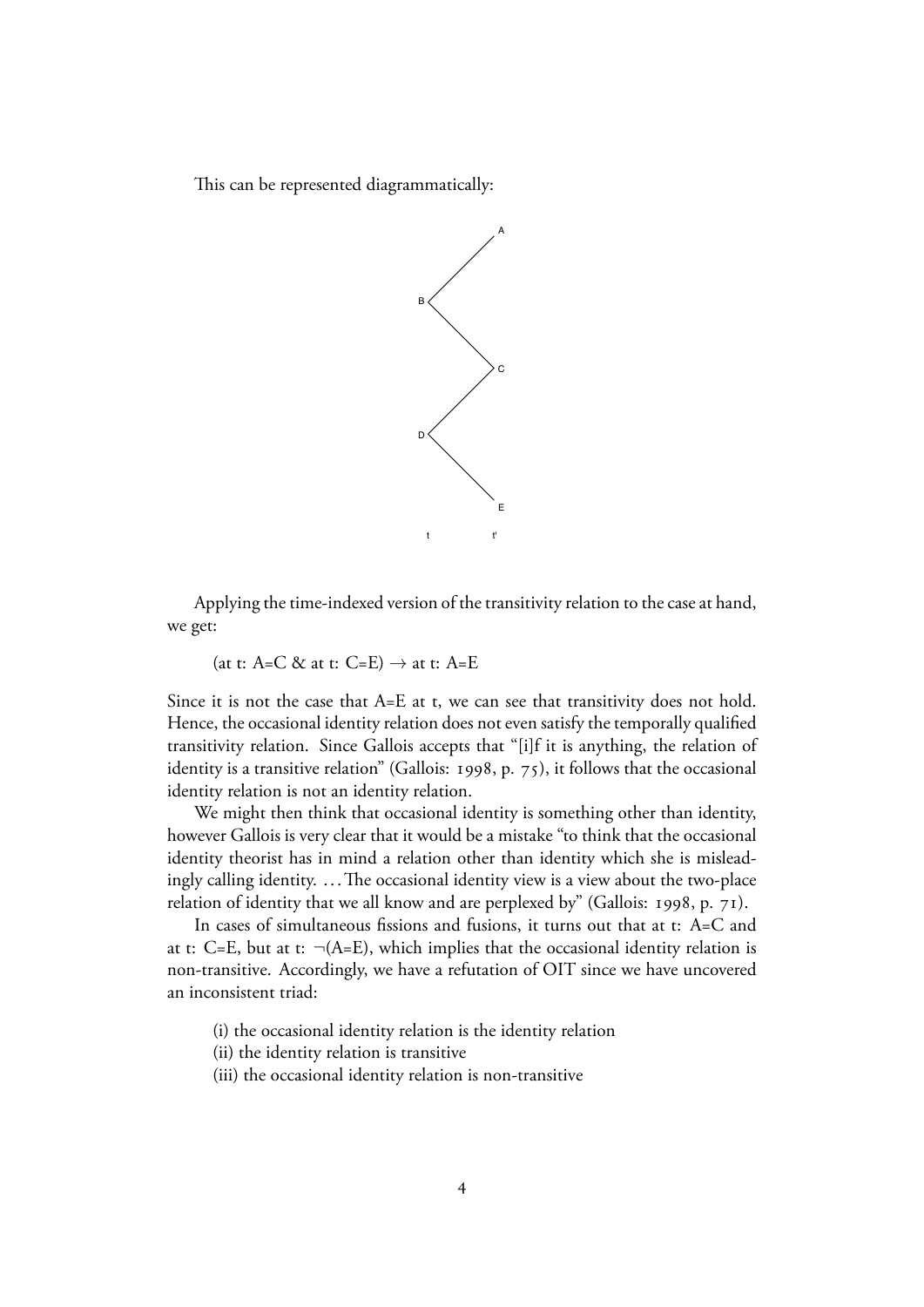#### Contingent identity

According to the Contingent Identity Thesis (CIT), two things can be identical at one world but distinct at another world.

$$
(CIT) \Diamond (\exists x)(\exists y)[x=y \& \Diamond \neg (x=y)]
$$

The contingent identity thesis is usually appealed to in order to solve problems concerning permanently coinciding entities (cf. Gibbard: 1975). Defenders of CIT want to say that objects that permanently coincide are identical since they share exactly the same spatio-temporal trajectory and are composed of the same parts (at some level of decomposition) at all times at which they exist. Yet, at the same time, they want to say that permanently coinciding objects could have been distinct, that they have different modal profiles and could have failed to coincide. CIT is much more widely defended and accepted than OIT. However, contingent identity faces the same problems as occasional identity.

In order to establish the non-transitivity of the contingent identity relation, we have to appeal to the modal analogues of fissions and fusions and construct a case in which multiple modal fissions and fusions are combined. Modal fissions and fusions occur if there is one thing in a world that is connected to two things in another world by means of trans-world identity relations.



As in the case of occasional identity, this ordinary case of modal fission raises problems about the transitivity of the contingent identity relation insofar as the identities A=B and B=C imply, as a result of the transitivity of the identity relation, that A=C but this is problematic since at w':  $\neg$ (A=C).

These problems can be overcome by appealing to a world-indexed version of the transitivity requirement. According to the world-indexed version, the transitivity of the contingent identity relation only needs to hold within each world and not across worlds.

Trans<sub>w</sub>:  $(x)(y)(z)(w)$ [(at w: x=y & at w: y=z)  $\rightarrow$  at w: x=z]

 $3$  Some defenders of contingent identity are happy to concede that the contingent identity relation does not satisfy an inter-world transitivity requirement (cf. Nozick:  $2001$ , p.  $135$ ). However, the subsequent argument will show that it does not even satisfy an intra-world transitivity requirement, which appears to be a highly problematic consequence of the contingent identity thesis.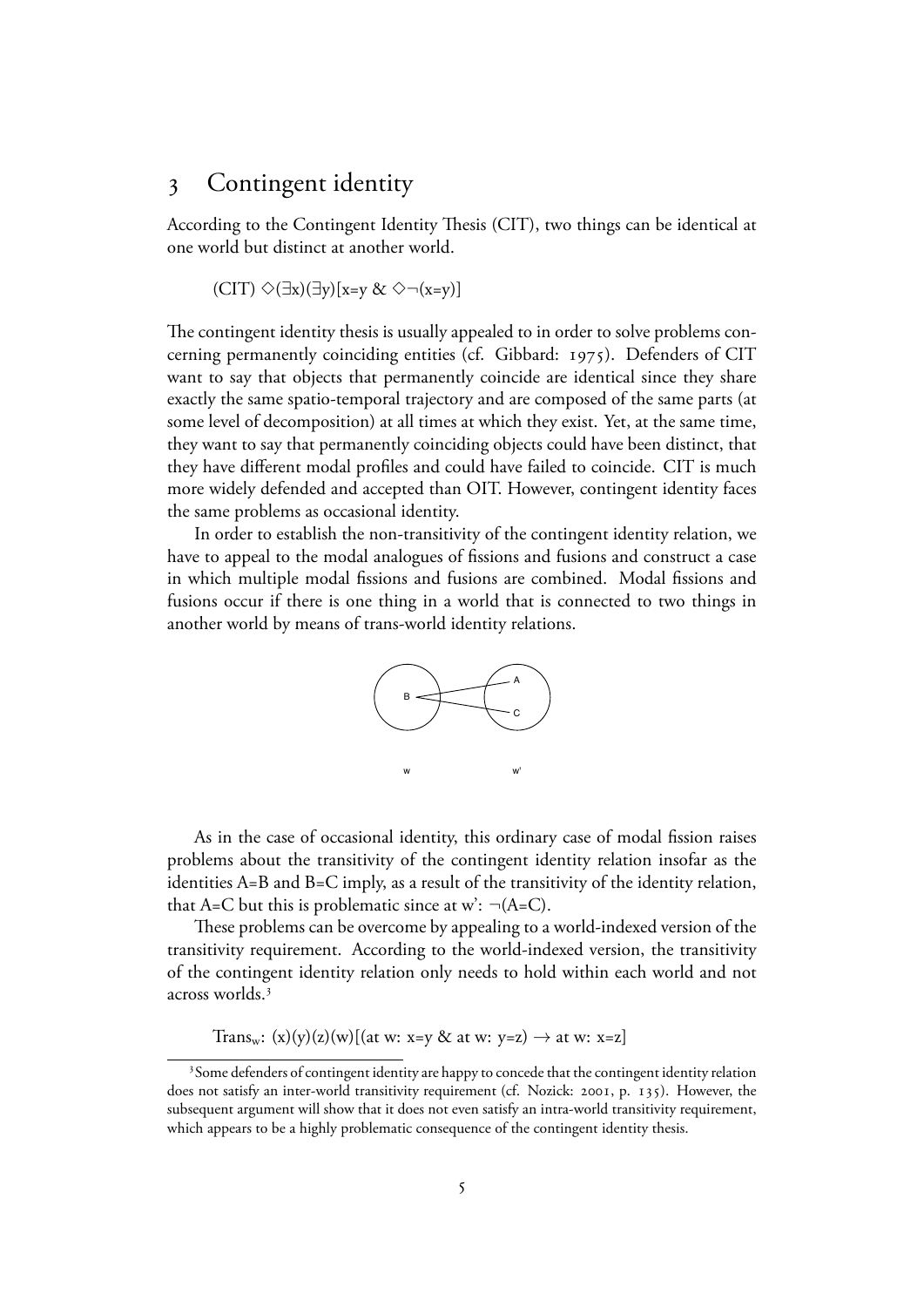While this appeal to the revised form of the transitivity relation can deal with ordinary cases of modal fission and fusion, it fails to deal with cases in which we combine multiple fissions and fusions. These cases establish that the contingent identity thesis does not even satisfy the world-indexed version of the transitivity requirement. Appealing to the same strategy as in the discussion of OIT, we simply replace times by worlds so that we get a scenario in which at w: A=C and at w: C=E, but at w: *¬*(A=E). In this way we can show that there is a failure of transitivity not just across worlds but even within a world.



Instead of at w: A=E, which would be required by the  $Trans_w$ -relation, we only have the contingent identity at w: at w: A=E. This is because A and E are identical at w to things, namely B and D, that are identical to each other at w'. Since the world-indices are not redundant, this does not reduce to at w: A=E and we can thus see that the contingent identity relation is a non-transitive relation. We hereby have achieved a refutation of CIT since we have uncovered an inconsistent triad:

- (i) the contingent identity relation is the identity relation
- (ii) the identity relation is transitive
- (iii) the contingent identity relation is non-transitive

### Sortal-relative identity and Abelardian predicates

One way to save contingent identity from the transitivity objection is to make it sortal-relative. Gibbard defends the coherence of contingent identity by claiming that "it makes no sense to call a designator rigid and leave it at that, because it makes no strict sense to call things in different worlds identical and leave it at that: identity across possible worlds makes sense only with respect to a sortal" (Gibbard: 1975, p. 198).

When examining identities across worlds, we cannot simply ask whether B in w and A in w' are the same thing. Instead, we need to ask whether B is the same F as A, for example whether it is the same statue or the same lump. Since different sortals can pick out different trans-world extensions, the possibility of contingent identity opens up. For instance, B in w can be the same lump as A in w' but the same statue as  $C$  in w', thereby making it the case that  $A$  and  $C$  are contingently identical at w.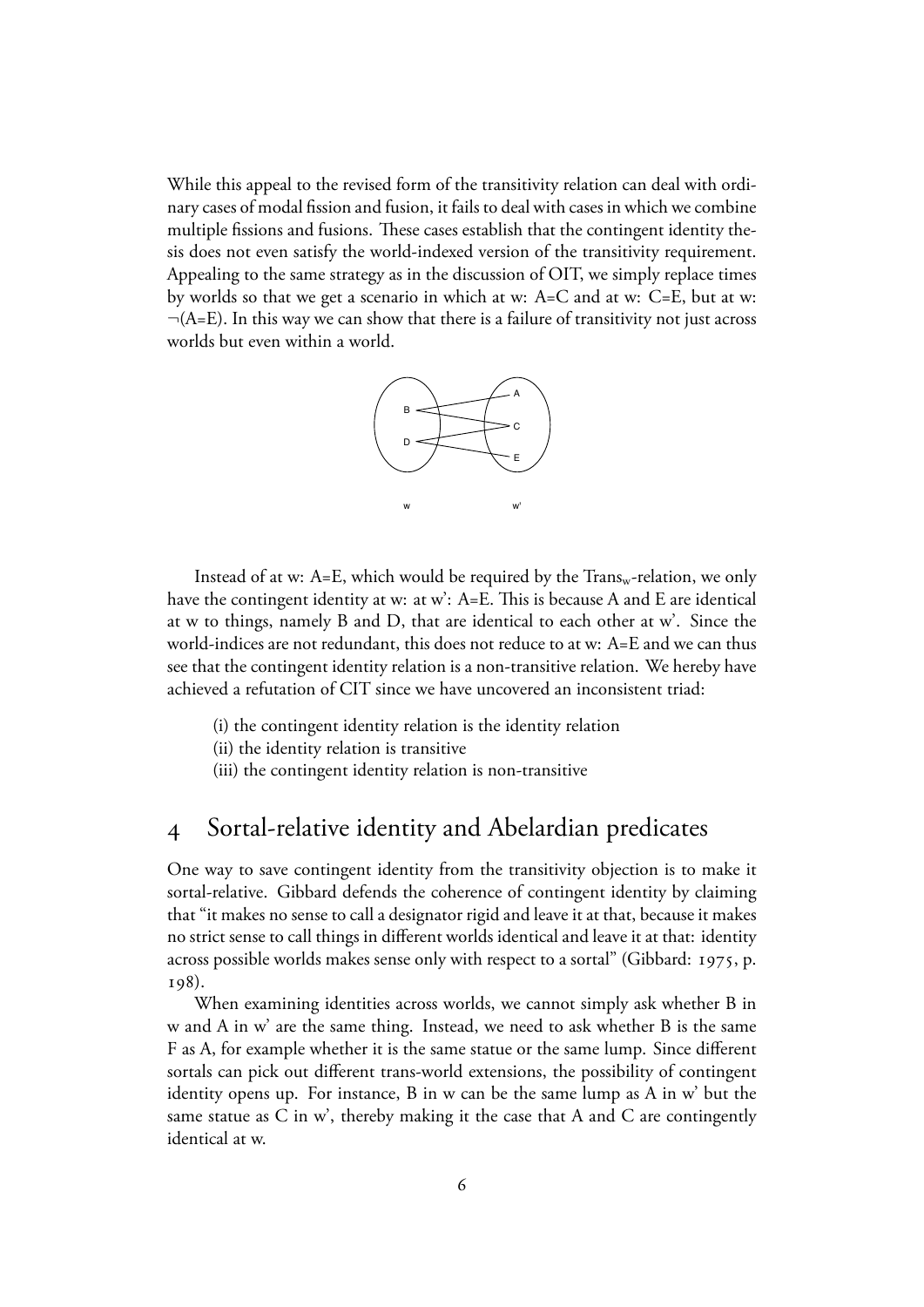A related strategy has been suggested by Noonan who argues that modal predicates should be understood as Abelardian predicates, which means that the "reference of a modal predicate is dependent on the linguistic context in which it occurs, and in particular is dependent on the meaning of the singular term or phrase of restricted quantification to which it is attached" (Noonan: 1991, p. 188).

Accordingly, the reference of the modal predicate 'is contingently identical with' varies depending on the subject to which it is predicated. The statue  $C$  can then have the property of being contingently identical with A at w, whilst the lump C can have the property of being contingently identical with E at w. In this way one can defend contingent identity while holding onto rigid designation. One can allow for variations in the referents of modal predicates insofar as two rigid designators of the same object can differ in descriptive sense.

Given such a framework, we cannot simply say that A and C, as well as C and E, are identical at w, and then claim that A and E also have to be identical if transitivity is to hold. Instead, we have to specify the sortals that fix the respective identities across possible worlds. For instance, it might be the case that at w A qua lump is identical to C qua statue and C qua lump is identical to E qua statue. With this in place, it is possible to block the argument that the contingent identity relation fails to be transitive. This is because even though  $C$  is contingently identical to both A and E at w, the relation of being contingently identical to A is a relation that holds of C qua statue whilst the relation of being contingently identical to E is a relation that holds of C qua lump. Accordingly, since sortal-relative contingent identity must only obey a sortal-relative transitivity condition, it follows that there is no violation of transitivity given that a different sortal is involved.



In order to establish the non-transitivity of the sortal-relative contingent identity relation, one would have to identify a case where the trans-world identities C=B and C=D fall under the same sortal, but this is neither possible on Gibbard's nor on Noonan's account. Thus, contingent identity does satisfy a sortal-qualified, world-indexed version of the transitivity requirement and is accordingly a transitive relation.

Trans<sub>w,qua</sub>:  $(x)(y)(z)(w)[(at w: x_{quaf}=y_{quaf} \& at w: y_{quaf}=z_{quaf}) \rightarrow at$ w:  $x_{\text{quaf}}=z_{\text{quaf}}$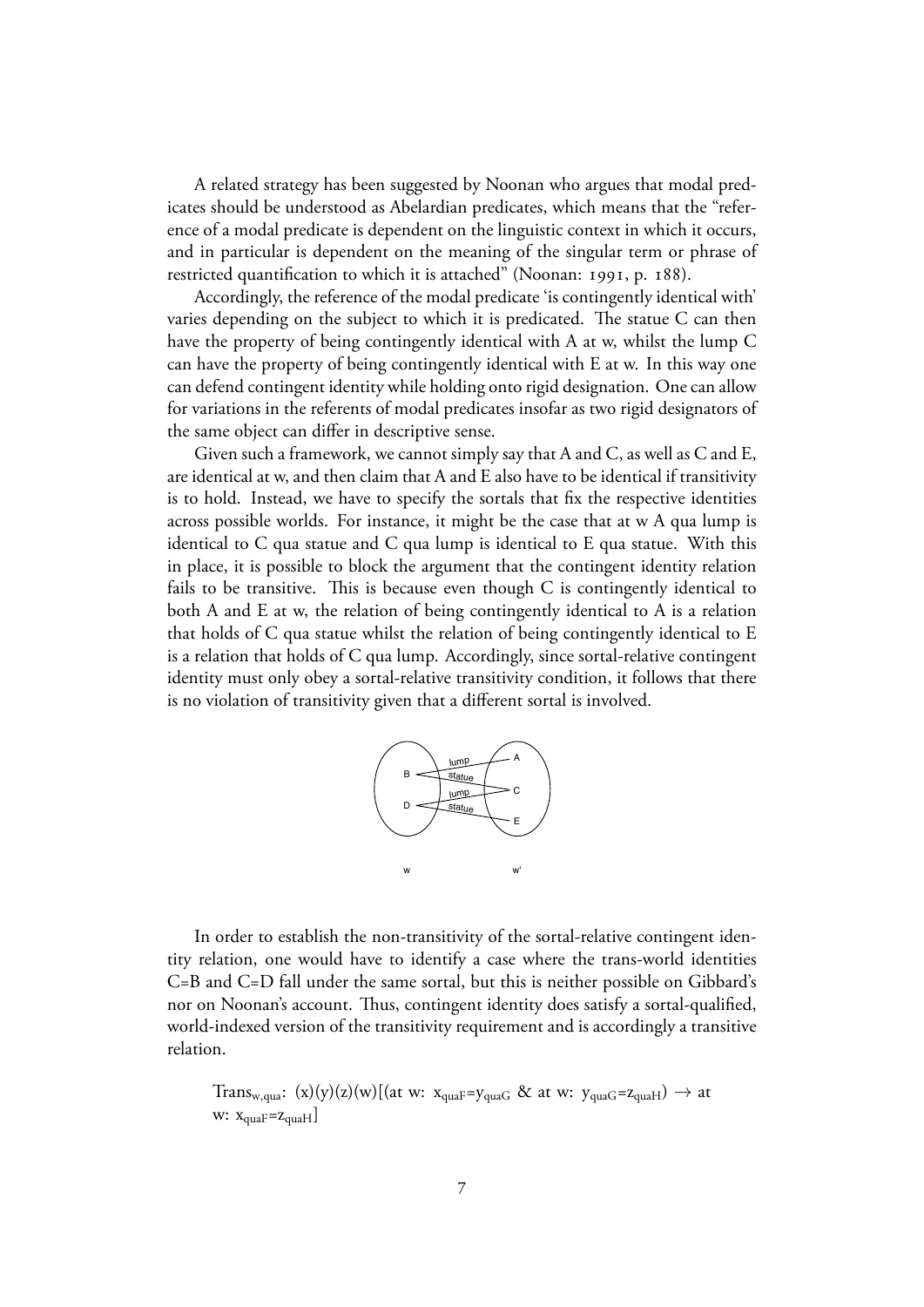Whilst this strategy is successful in dealing with cases where different sortals are involved, it fails when we have contingent identities involving the same sortal. A defender of sortal-relative contingent identity can, of course, deny that there are such cases. However, this implies that we only have a restricted version of contingent identity that cannot explain many cases of apparent contingent identities. For example, we might want to say that two amoebas could have undergone fusion and are hence contingently identical in some world. The defender of sortal-relative identity would have to deny this possibility.

Contingent identity is commonly appealed to in order to defend the thesis that constitution is identity. Since cross-sortal relations are usually at issue when it comes to the problem of material constitution, it seems that the 'constitution is identity' view can circumvent the transitivity worries as long as sortal-relative contingent identity is accepted.<sup>5</sup>

#### Conclusion

It has been established that both the occasional identity relation and the contingent identity relation are non-transitive relations, even failing to satisfy the time-indexed and the world-indexed transitivity requirements. Given that transitivity is essential to the identity relation, we can conclude that both of these relations do not classify as identity relations. The standard view of identity as a non-contingent and nontemporary relation has thus been defended against these alternative conceptions.

For a discussion of cases involving simultaneous fissions and fusions in the context of counterpart-theoretic accounts of persistence and modality cf. Bader, R. M. 'Contingent identity, counterpart theory and the failure of transitivity' (manuscript).

A similar account can be given for the temporal case, namely sortal-relative occasional identity (cf. Gupta: 1980, pp. 22-25, 45 & 85). Such an account consists of an acceptance of a sortalrelative trans-temporal identity relation combined with an affirmation of the possibility of occasional identities. The same considerations apply in that this strategy cannot solve transitivity worries when occasional identities result where the same sortal is at issue.

<sup>&</sup>lt;sup>5</sup>It is important to note that sortal-relative contingent identity is a rather radical view. Since this view is committed to making the trans-world identity relation a sortal-relative relation, it can be considered as the modal analogue of Geach's relative identity thesis. Moreover, the predicationalshifts required by a defender of sortal-relative contingent identity lead to a number of problems that have been identified by Fine. These problems derive from the fact that defenders of Abelardian predicates have to argue that many linguistic contexts are opaque even though they appear to be transparent and that ordinary devices for making contexts transparent fail (cf. Fine: 2003; also cf. Koslicki: 2008, chapter 3). Furthermore, as Gray points out, while Gibbard and Noonan might well have provided us with a functioning semantics for contingent identity, they have not given us a plausible account of the metaphysics of contingent identity (cf. Gray: 2001, pp. 30-41).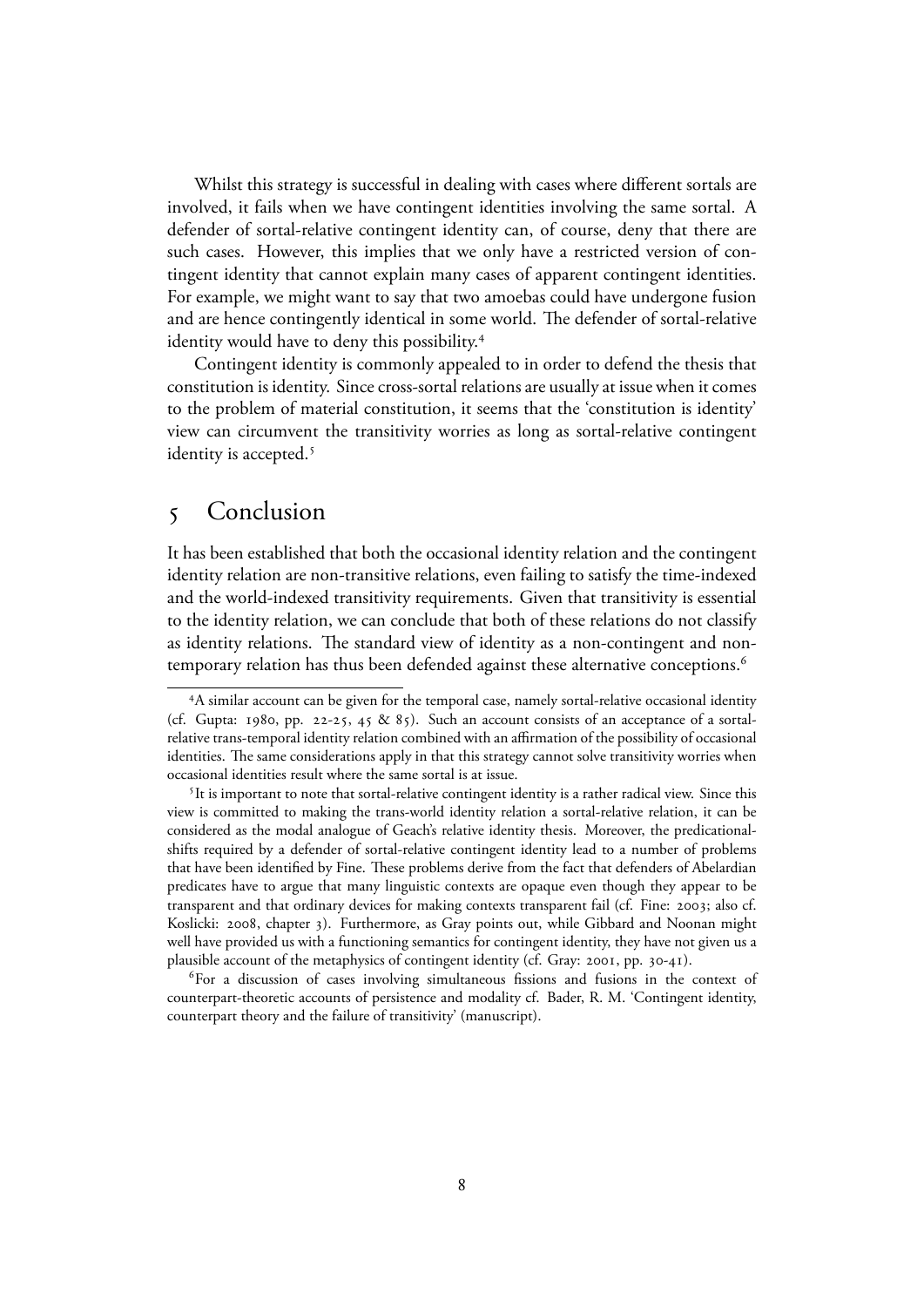## Appendix

## A The non-symmetry of the identity-at-t relation

It might be asked why the fissions and fusions must occur simultaneously. In order to see why this has to be so, it is best to consider a case analogous to Case 1, but where the fissions and fusions are not simultaneous, and then explain why such a case fails.

**Case AI:** At t, B and D both undergo fission, B splitting into A and x, while D fissions to form y and E. At t', we have a fusion of x and y that forms C. Exactly like in Case I it seems that we now have the following temporary identities. A and C, as well as C and E, are identical at t, but A and E are not identical at t, thereby undermining the transitivity of identity. A and E are only identical at t to things that are identical to each other at  $t'$ . It is only true that at t: at  $t'$ : A=E, but this is not equivalent to at  $t$ : A=E since the temporal qualifiers are not redundant. Thus, it seems that Case A<sub>I</sub> constitutes a situation where at t: C=A and at t: C=E, but A is not identical to E at t.



Applying the time-indexed version of the transitivity relation to the case at hand, we get:

(at t: A=C & at t: C=E)  $\rightarrow$  at t: A=E

However, since it is not the case that  $A=E$  at t, we can see that transitivity does not hold. Hence, the occasional identity relation does not even satisfy the temporally qualified transitivity relation.

Even though Case A<sub>I</sub> appears to be identical in the relevant respects to Case<sub>I</sub>, we have to note that it fails because at t:  $\neg(A=C)$  and at t:  $\neg(C=E)$ . This is because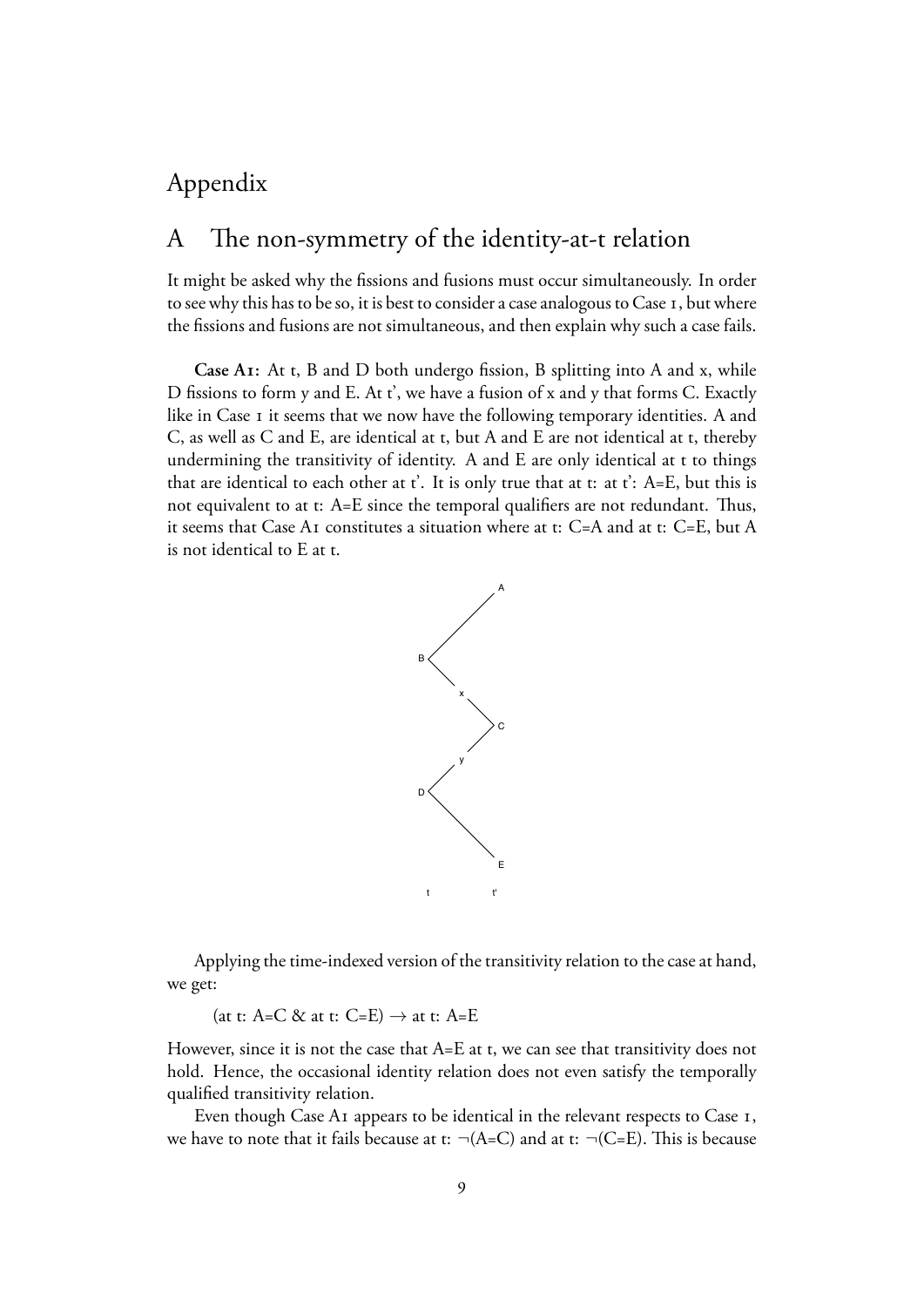the identity-at-t relation only holds between x and y "if there are a pair of times t and  $t'$  such that everything identical with x at t is identical with y at  $t'$ ." (Gallois: 1998, p. 116)

$$
(I \textcircled{a} T) \square(x)(y)[x =_{@t} y \leftrightarrow (\exists t)(\exists t')(z)(at t: z = x \rightarrow at t': z = y)]
$$

Now, B and C are not linked by the identity-at-t relation because there is a z, namely y, to which  $C$  is identical at  $t'$ , while  $B$  is not identical to this  $z$  at  $t$ . Since at  $t$ :  $\neg$ (B=C) and since at t: A=B, it follows that at t:  $\neg$ (A=C). The same holds for the at t: C=E relation that is required for Case A<sub>I</sub> to succeed. In this case, there is a z, namely x, to which C is identical at  $t'$ , while D is not identical to this z at t. Since at t:  $\neg(D=C)$  and since at t: D=E, it follows once again that at t:  $\neg(C=E)$ .

Since A and C, as well as C and E, are connected by a chain of identity-at-t statements, it might seem that we can get the required at t: A=C and at t: C=E. When looking at Case A<sub>I</sub>, we see that  $A = \alpha_t B$ ,  $B = \alpha_t x$ ,  $x = \alpha_t C$ ,  $C = \alpha_t y$ ,  $y = \alpha_t D$ , and  $D = \alpha_t E$ . However, we cannot get at t: A=C and at t: C=E given that the identity-at-t relation put forward by Gallois is non-symmetrical (cf. Gallois: 1998, p. 116). Accordingly, in Case A<sub>I</sub> we have  $B = \mathcal{A}_t$  and  $x = \mathcal{A}_t C$ , but  $\neg (B = \mathcal{A}_t C)$ , without a violation of transitivity. Since x=B at t and since x=C at t' and since the identity-at-t relation is not symmetrical, we do not get at t: C=B.

When representing the 'direction' of temporal identity by means of vector arrows, we can see that there is no intransitivity since we only get the following identity-at-t statements:

$$
\overrightarrow{A} =_{\text{Q}_t} B, B =_{\text{Q}_t} x, x =_{\text{Q}_t} C, C =_{\text{Q}_t} y, y =_{\text{Q}_t} D \text{ and } D =_{\text{Q}_t} E.
$$

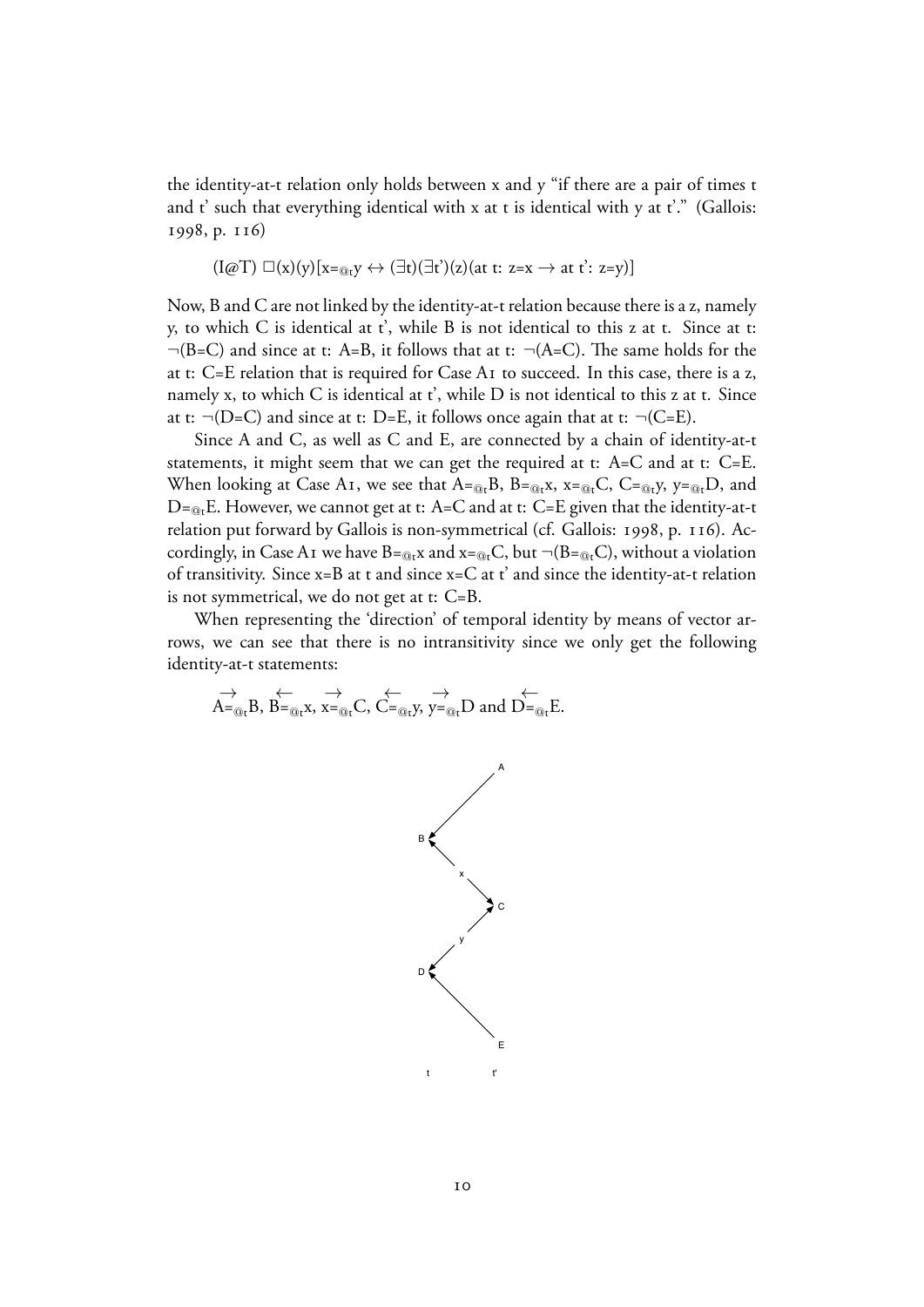#### A.<sub>I</sub> Simultaneous fission and fusion

**Case A2:** We can salvage the idea underlying Case A1 by slightly modifying the example. In Case A<sub>I</sub>, we can rule out C= $_{@t}D$  by means of the C= $_{@t}x$  relation. At t': C=x and at t:  $\neg(D=x)$ . Accordingly, C= $_{@r}D$  does not satisfy I@T and is hence ruled out. The same applies to  $C =_{@t}B$  since at t':  $C=y$  but at t:  $\neg(B=y)$ . However, this problem can be fixed by appealing to cases where fissions and fusions occur simultaneously. These cases are such that at one instant we have B and D and at the next instant we have  $A$ ,  $C$  and  $E$ . There are no intermediary objects, such as  $x$ and y, that are identical to C at t' that could be used to rule out  $C = \mathbf{Q}_t B$  and  $C = \mathbf{Q}_t D$ . Accordingly, we get the following identity-at-t relations:

$$
\mathop{\to}_{A =_{\textcircled{\tiny \rm {Q}}_t}}^{\textup{}} B, \mathop{\to}_{B =_{\textcircled{\tiny \rm {Q}}_t}}^{\textup{}} C, \mathop{\subset}_{\textup{=}_{\textcircled{\tiny \rm {Q}}_t}}^{\textup{}} D \text{ and } D_{\textup{=}_{\textcircled{\tiny \rm {Q}}_t}}^{\textup{}} E.
$$

From this it follows that at t: A=C and at t: C=E, but at t:  $\neg$ (A=E).



In a normal case of fusion, we can use the identity-at-t relation going in one direction from B to C, i.e.  $\overrightarrow{B} =_{\textcircled{a}t} C$ , in order to establish the identity B=C at t'. This occasional identity can then be used to rule out the identity-at-t relation from C to D going in the other direction, i.e.  $\overleftarrow{D} =_{\mathbb{Q}_f} C$ , since at t:  $\neg(D=B)$  which is required by I@T. However, in Case A2 we have no identity-at-t relation going to C that could be used to rule out identity-at-t relations going away from C. This is because the fission cases ensure that no such relations obtain, since the occasional identity at t: A=B rules out  $\overrightarrow{B}$  =  $_{\text{Qt}}$ C since this identity-at-t relation would require C to be identical to A at t'. The same holds for the relation between D and C, insofar as the occasional identity at t: E=D rules out D=<sub>@t</sub>C since this identity-at-t relation would require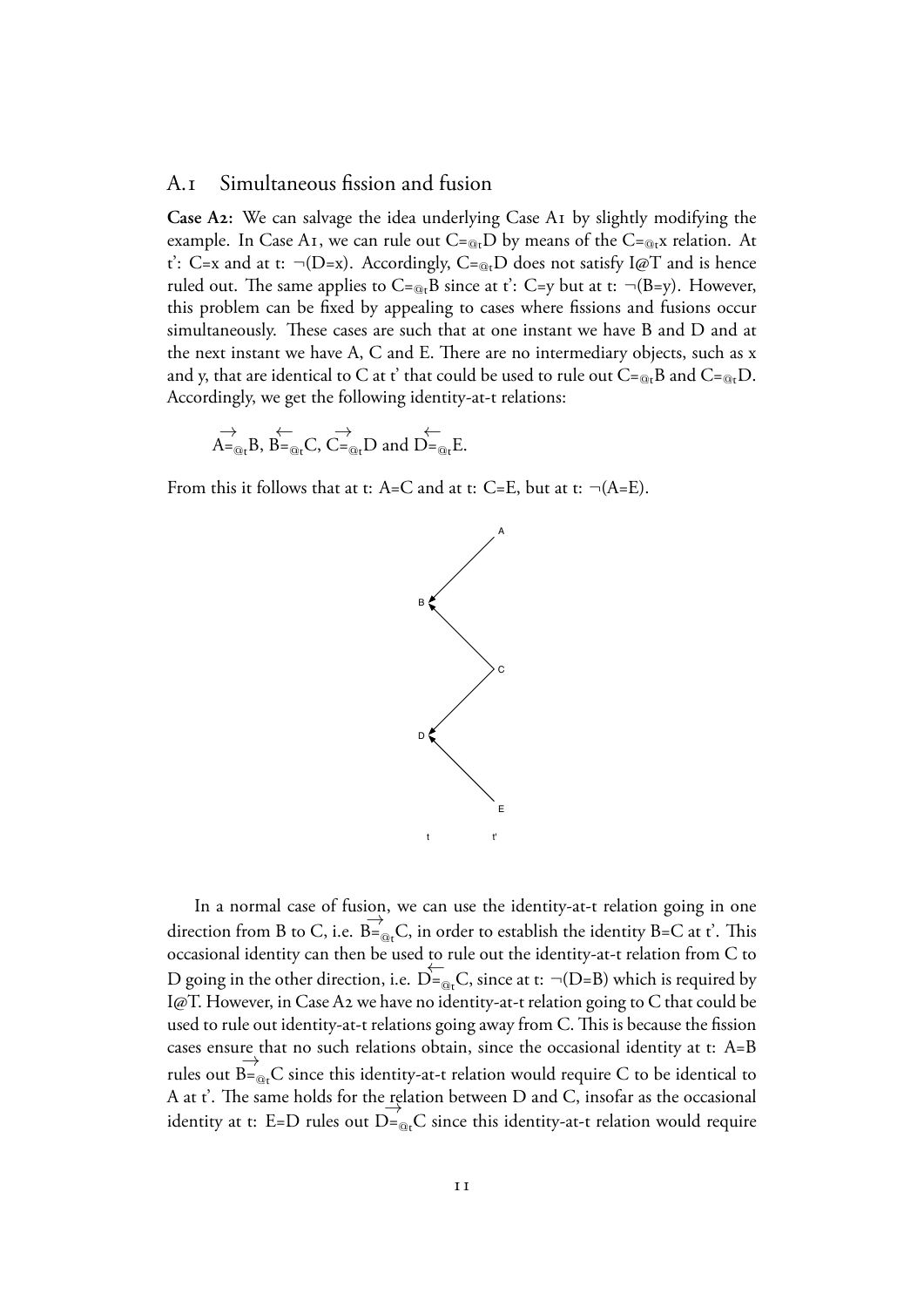C to be identical to E at  $t$ '.<sup>7</sup> This is what is special about simultaneous fissions and fusions, namely that both the branches connecting C to B and C to D are such that there are no identity-at-t relations 'going to' C that could be used for ruling out identity-at-t relations 'going away' from C. The identity-sustaining relation between C and B is sufficient for the identity-at-t relation  $\overline{B} =_{\mathcal{Q}_t} C$  to hold in the absence of there being something at t' to which C is identical and to which B is not identical at t. At t' C is only identical to C and hence any object standing in an identitysustaining relation to C will be related to C by I@T. Since both B and D stand in identity-sustaining relations to C, they are both identical-at-t to C, i.e. B=<sub>@t</sub>C and D<sup>—</sup><sub>@t</sub>C.<sup>8</sup>

Thus, we can conclude that Case AI fails due to the non-symmetry of the identity-at-t relation. However, we can save the argument by appealing to cases involving simultaneous fissions and fusions. In Case A<sub>2</sub> it is the case that at t:  $A=$ C and at t:  $C=E$ , but at t:  $\neg(A=E)$  which implies that the occasional identity relation is non-transitive.<sup>9</sup>

<sup>9</sup> For helpful comments I would like to thank Daniel Nolan, André Gallois, Katherine Hawley and Ira Kiourti, as well as audiences at St Andrews and Boulder.

<sup>&</sup>lt;sup>7</sup>As an anonymous referee has pointed out, the identities at t: A=C as well as at t: C=E would be lost, if it should be possible for Gallois to find a way of establishing at t': C=B as well as at t': C=D. This, however, cannot be done by appealing to the  $I@T$  principle and Gallois does not recognise any other principle for establishing temporary identities.

 ${}^{8}$ It might be suggested that C is not I@T-related to anything, that the fusion of two fissions somehow creates an entirely new object. However, this would be unjustified in the sense that there would be nothing that is identical to C at t' that could be used for ruling out candidates for identityat-t that are related to C by means of identity-sustaining relations. Moreover, if C would not be related by identity-at-t relations to B and D in either direction, then we would get a scenario in which B<sup>⇔</sup><sub>@t</sub>A and D<sup>⇒</sup><sub>@t</sub>E. This symmetric identity-at-t relation between A and B, as well as between D and E, would undermine the claim of "identity-sustaining relations failing to ensure identity in branching cases" (Gallois: 1998, p. 94). We would get these symmetric relations because even though B would split into A and C, C would not be identical to B at t and, consequently, everything that would be identical to B at t would be identical to A at t'.